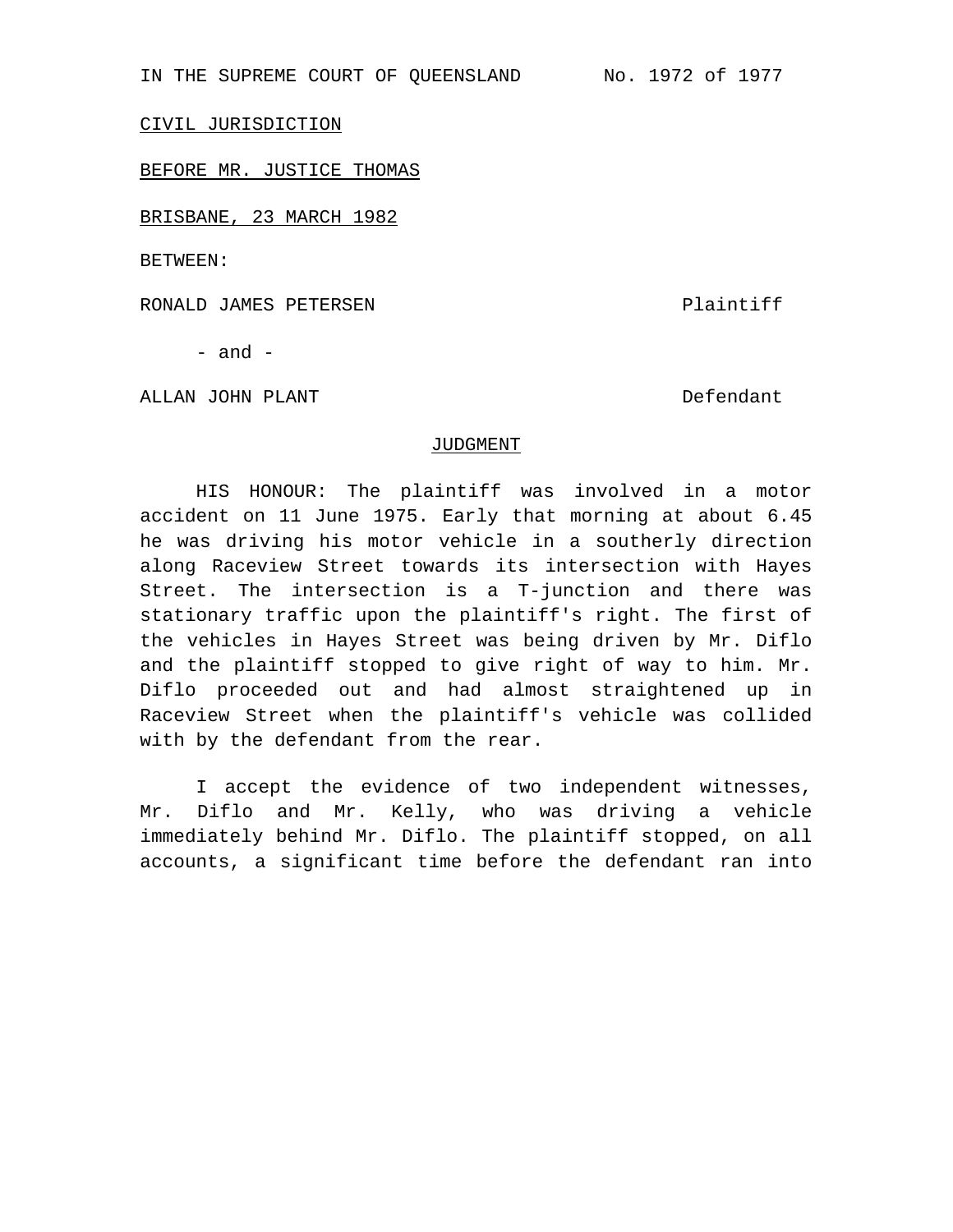his rear. The defendant left skid marks of approximately 15 yards.

The defendant gave an account which has the plaintiff overtaking him at a late stage and suddenly propping in front of him. However, I reject his version as it bears no relationship to anything that anyone else saw on that occasion.

There was some mention of fog and indeed I find that some fog was present on that morning but not to any significant extent. Perhaps it is an excuse upon which the defendant driver has seized. In any event, I do not think it would be relevant as an exculpatory factor in circumstances such as the present.

I therefore find that the accident was caused by the negligence of the defendant and that the plaintiff was not guilty of contributory negligence.

When the plaintiff was injured on the occasion just described (on 11 June 1975) he was 22 years old. He had married a year previously. His first child had been born about one month before this accident. He was, and still is, employed as a maintenance fitter and turner in the mining industry. He is employed by Newhope Collieries. He works underground and on night shift.

Two years before his motor vehicle accident he suffered a significant injury to his left knee playing football. The injury occurred in May 1975 and he had an operation for it in the following August. As a result, he was off work for three and a half months. The football injury involved damage to his medial ligament and this was repaired by Dr. Walters, an orthopaedic specialist practising in the Ipswich district. During operation, the anterior cruciate ligament was also seen to be torn but no repair was attempted and it was left in that condition.

The plaintiff made a good recovery and returned to work. He also started to engage in sports once again. He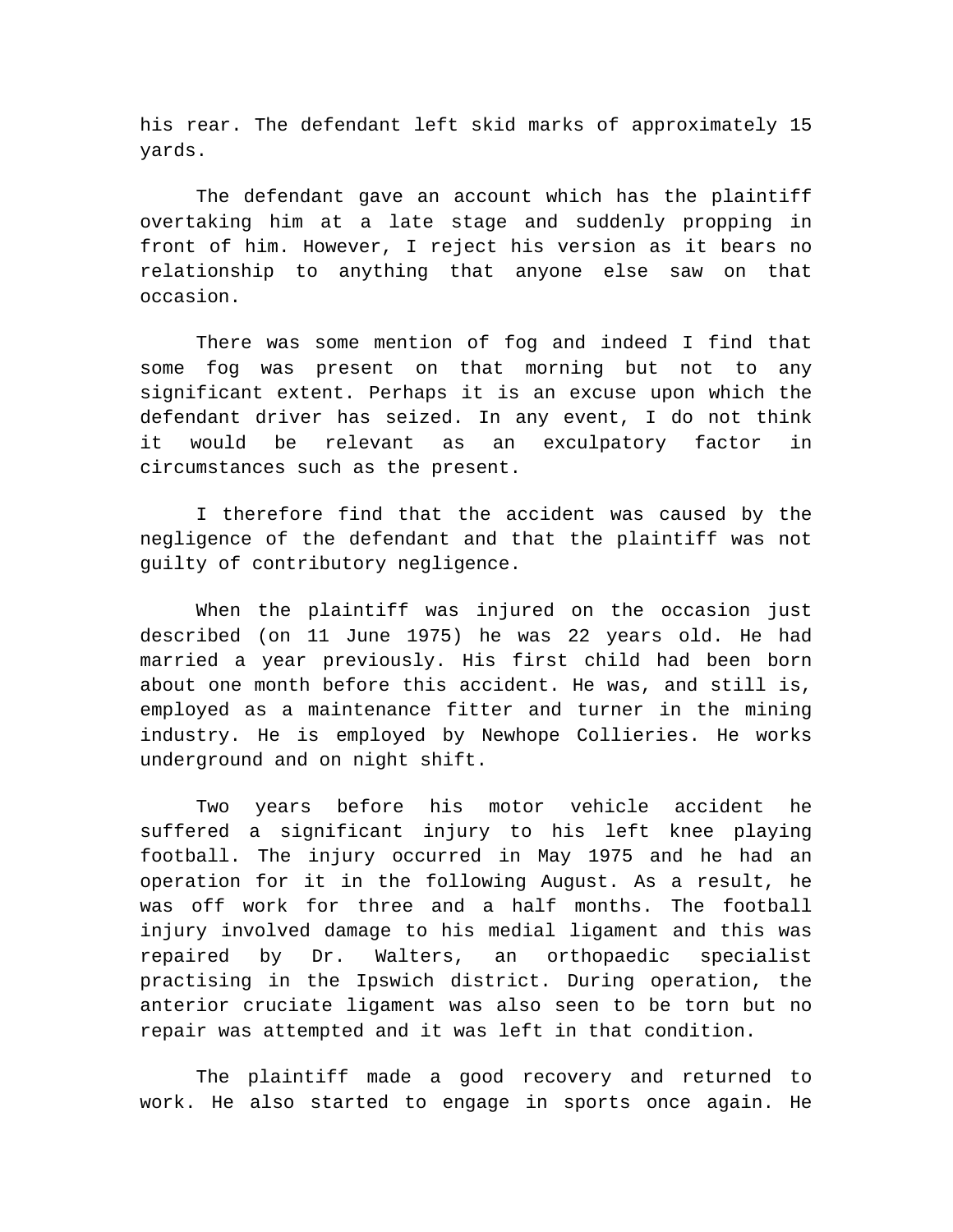started playing squash on a reasonably regular basis with workmates who played the game socially. He also commenced training with a football group although he had no real intention of playing competitive football again. It was in this state of affairs that the motor vehicle accident happened in the middle of 1975.

One of the major difficulties in the present case is to isolate the effect which the motor vehicle accident has had upon his left leg. It came into contact with the dashboard during the accident and the plaintiff's leg also seems to have been twisted, having been held by one of the pedals.

Three orthopaedic specialists' opinions are in evidence, two of them having been called, and the third, Dr. Maguire, having presented a report. The operation on the plaintiff's knee after the motor vehicle accident was also performed by Dr. Walters. Thus, both operations were performed by that doctor. During the second operation, a torn lateral meniscus was excised, and some remains of his anterior cruciate ligament were excised.

The evidence given in Dr. Walters' reports was to the effect that the plaintiff now has a permanent disability in the use of his left leg of the order of 25 per cent and that about two thirds of that disability is attributable to the motor accident. During cross-examination, he admitted that the pre-existing condition would have left the plaintiff with disabilities of a permanent nature whether or not the motor vehicle accident had supervened. He expressed the opinion that without the motor vehicle accident his present disability would be of the order of 15 per cent. That, of course, is inconsistent with the earlier estimate that he made.

Dr. Lahz, who was called for the defendant, took a much more optimistic view of the present and future condition of the plaintiff's leg. He said that it represents a 15 per cent permanent disability. He also said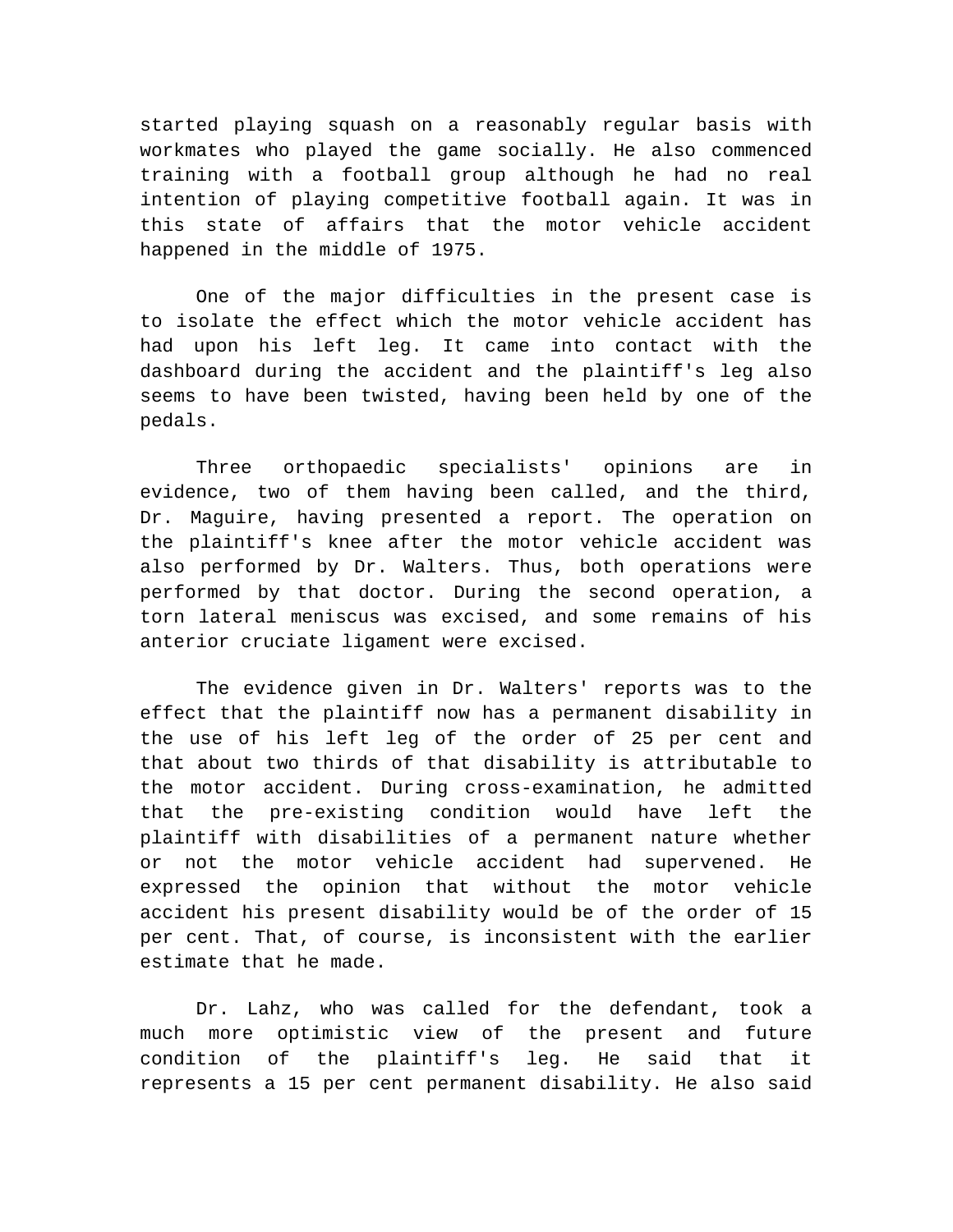that at the very most, 5 pen cent of that assessment would be attributable to the motor accident.

Subsequently, the report from Dr. Maguire was tendered, in which Dr. Maguire expressed the opinion that the permanent disability of the leg is 20 per cent and that one half, that is 10 per cent, is attributable to the motor accident.

Although Dr. Walters had quite obvious advantages in assessing the relative parts that the respective injuries played in the overall disability, I think that his estimate of 25 per cent was arrived at in an unusual way and is perhaps on the high side. Although, on the whole, I prefer his account of the sequence of events and of the facts that were found at operation, I do give some effect to Dr. Lahz's view as to the extent of permanent disability.

Holding those provisional views, it was of some comfort to me when Dr. Maguire's report was tendered. Of course, percentages are only rough guides in any event. The view that I take is that the plaintiff now has a permanent disability of the order of 20 per cent of the left leg and that roughly half of that disability is attributable to his motor vehicle accident. Putting it another way, he would have had a 10 per cent disability of the leg in any event, but it has now been increased to a 20 per cent disability which is, of course, a more significant disability.

The question of future economic loss has been raised. This plaintiff has a very high earning capacity. His present earnings are \$741 gross or approximately \$465 nett per week. He is a hard worker and regularly works Saturdays and sometimes Sundays as well. It would follow that even a short curtailment of his working life would sound fairly heavily in damages.

The plaintiff fears that he may be driven to give up underground work, in which case he would do workshop work for his present employer. In that event, his earnings would be about \$550 gross or about \$360 nett per week. The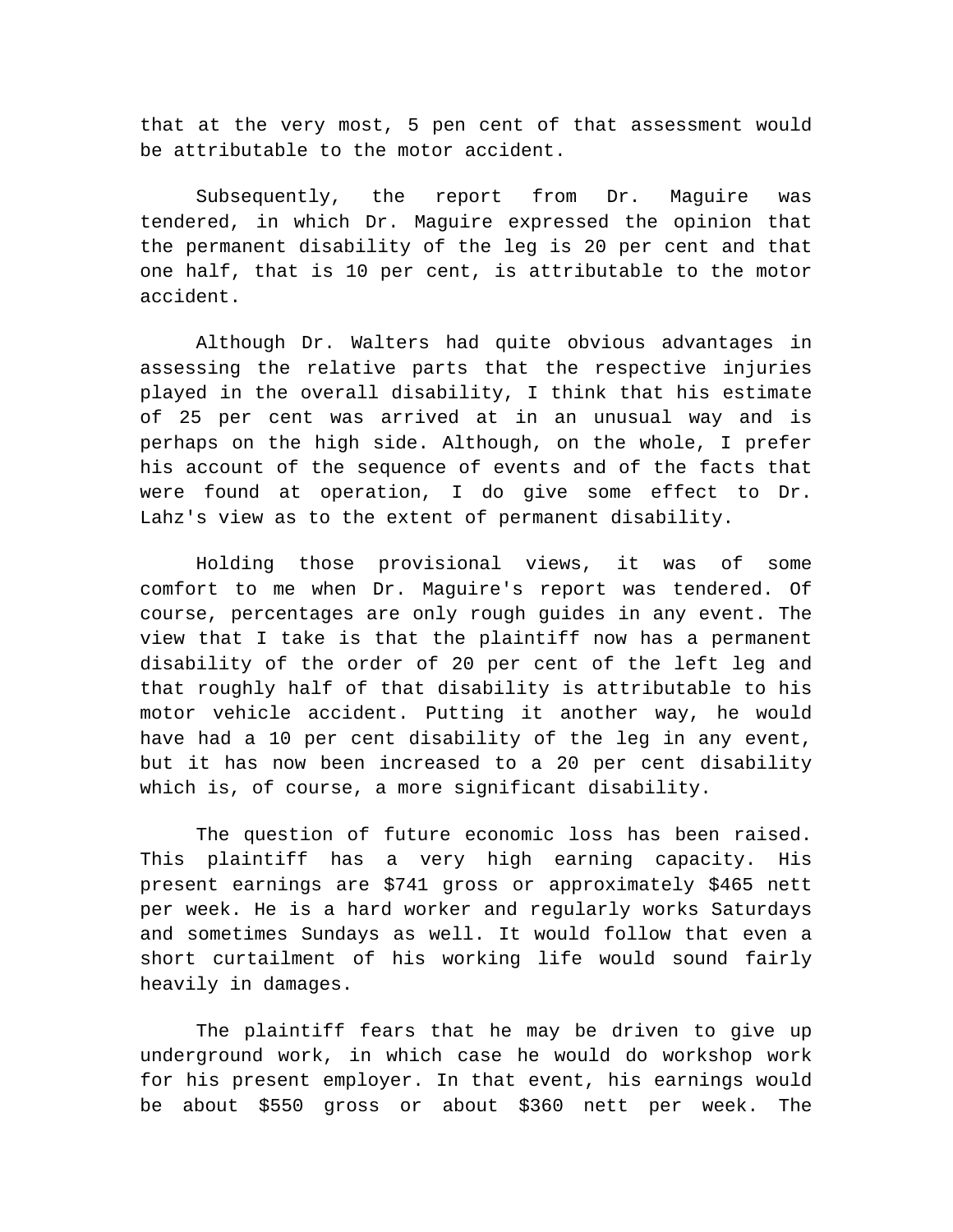plaintiff's counsel's calculations are that his nett weekly loss in that event would be \$103.

However, whilst such a change of employment is a possibility, I think it is a relatively remote one, having regard to the degree of disability with which I am concerned in this case, and having particular regard to the limited degree of disability for which the motor vehicle accident is responsible. The plaintiff is a good worker with a good work record and has constantly taken all the overtime available to him right up to the present time. I do not think that his injuries have yet come close to menacing his present mode of employment.

This brings me to the question of possible deterioration and the related question of a possible operation which has been mentioned to the plaintiff. Dr. Walters detected some clicking and some crepitus in the knee joint. He expressed the opinion that osteoarthritis could develop in the future. If it did, it is possible that the plaintiff would suffer a curtailment of his working life.

Dr. Lahz, who examined the plaintiff twice, did not elicit any signs of arthritis or crepitus or clicking. Dr. Maguire, who examined him once, said that no significant osteoarthritic changes were present. His examination took place in 1978.

I am therefore left with a conflict of medical opinion in this respect. Dr. Walters thought that significant arthritic changes could occur in the next 10 or 15 years. Before expressing my finding on this difficult question, I think I should advert to the question of the operation that has been suggested. The operation would be for what has been called the advancement of the medial ligaments and capsule of the knee. It would obviously be designed to increase the stability of the knee joint, which appears to be the principal cause of problems of which the plaintiff complains.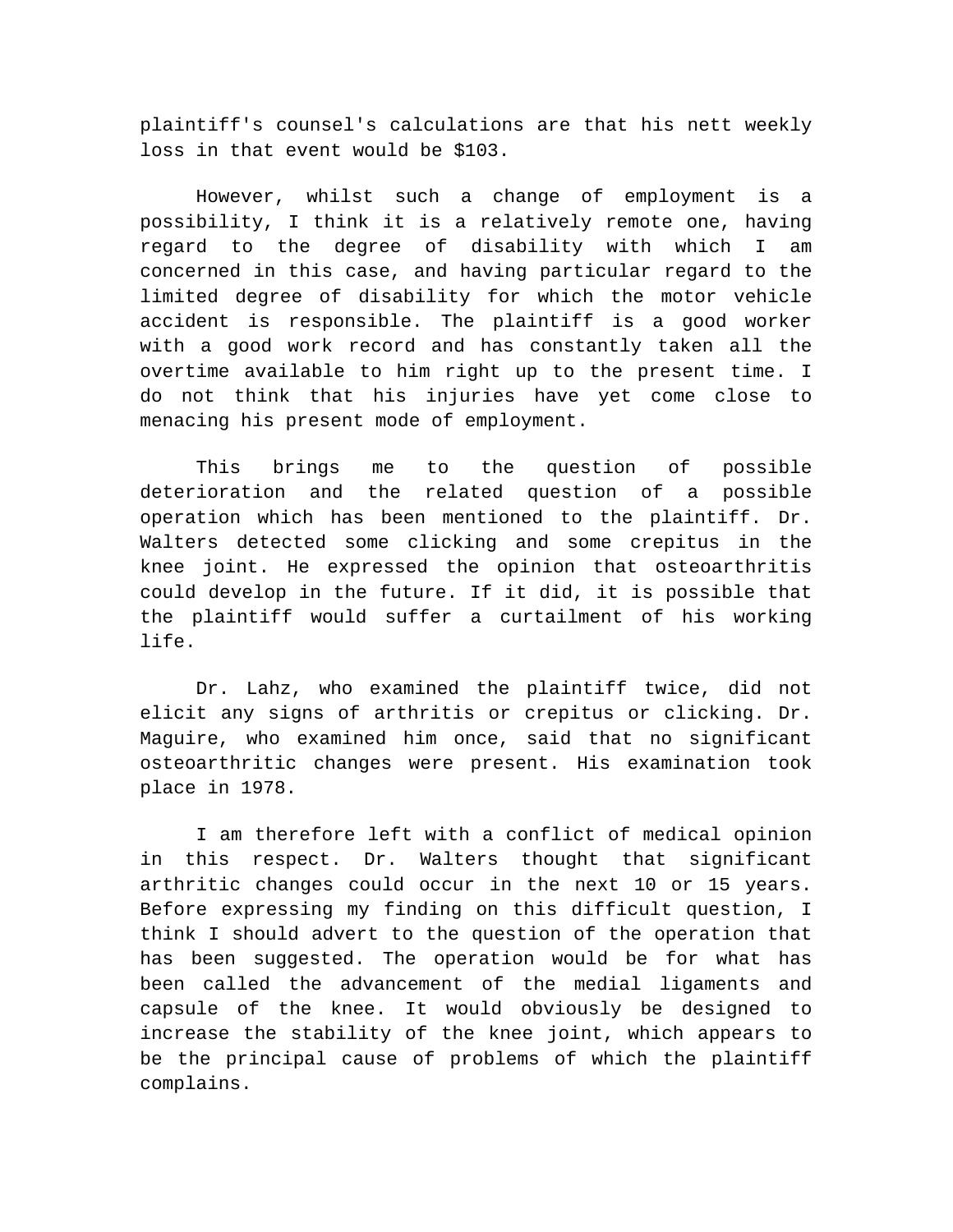No firm decision has yet been made as to whether the plaintiff will undergo the operation, but I accept that he is keen to have his knee improved, and that if medical advice is that the chances of improvement are reasonable, he will undergo such an operation. If he does undergo it, then the probabilities are that there will be some improvement in the knee and this, in turn, would be an advantage to the plaintiff, both for his future employment and for the overall use of the limb. The medical evidence was not directed to the question whether a future operation would minimise the prospects of arthritic degeneration. I can only assume, as a matter of common sense, that if the laxity is improved and if the trauma and pain which result when the knee gives way in its present state are avoided, then the prospects of further deterioration would be somewhat more remote. Hence I regard these two factors as being related to one another. I think that the prospects of serious degeneration related to the motor vehicle accident are fairly remote.

In the present state of the evidence there is at least an even chance that the plaintiff will have such an operation. His economic loss, if he does so, will be about \$5,200 from loss of earnings during his necessary absence from work. The evidence is that the operation can be obtained without private payment. The plaintiff was not asked whether he would elect to go to a private hospital and, accordingly, I am not able to make any further allowance for the cost of that operation. Having regard to the degree of speculation involved in this issue, I indicate that I have allowed \$3,000 in my assessment of future economic loss for this factor.

Overall I have reached the view that the plaintiff's future working life is not likely to be substantially impaired by the consequence of his motor vehicle accident, although I think that he has established an entitlement to some allowance for the possibility that it may be abbreviated to a small extent towards the end of his projected working life.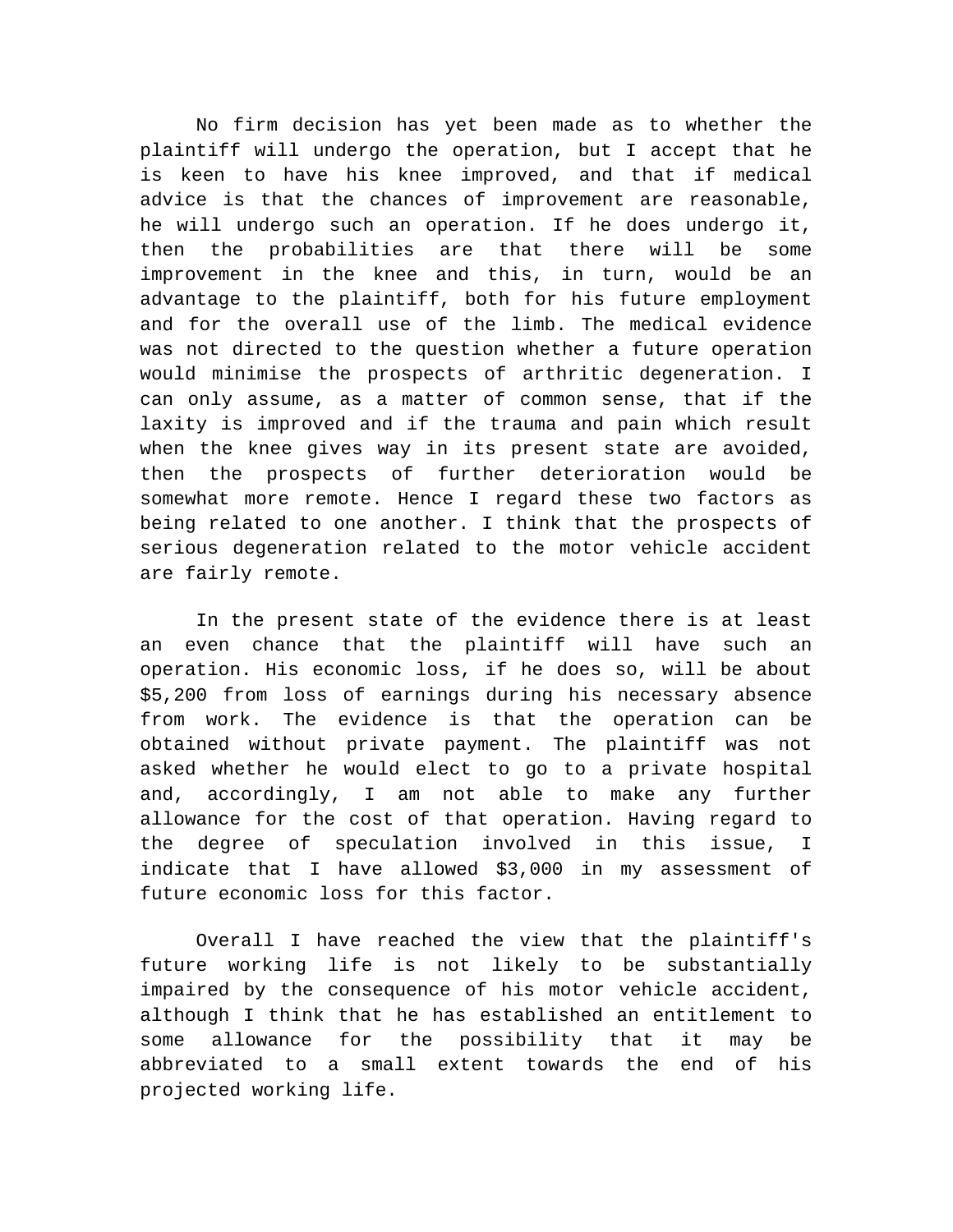In practical terms, the plaintiff has the following problems with his knee: he has trouble squatting; kneeling is painful and difficult; he finds it awkward working in right places he finds it difficult to jump down from machines; the knee frequently gives way and quite commonly causes him to lose his balance or fall; rough surfaces are particularly difficult for him to negotiate; he can now run but he cannot twist or change course effectively; he has given up all sport. However, I think that it is likely that at this time in his life he would have considered doing so whether or not he had suffered the motor vehicle accident. I think his present circumstance must be affected in a significant manner by the fact that he has three young children. His coping with his work is not a pain-free matter and, quite frequently, his wife rubs him with Dencorub after a night's work. Most of the symptoms which I have listed are consistent with the present condition of laxity in the knee joint which is of ligamentous origin. However, it should be noted that the kneeling problem is associated with a soreness and a numbness which appears to be entirely the result of the second operation.

I think I have now covered areas where resolution has been required of conflict in the evidence, or with respect to which counsel were at issue. The assessment of damages which I make is an award of general damages of \$18,000 of which \$7,500 may be regarded as attributable to loss of amenities of life and compensation for pain and suffering.

His loss of earnings prior to trial is agreed to have been \$2,188. I consider that such loss of earnings was a direct result of the motor vehicle accident. Medical expenses total \$586.27. He lost tax from workers' compensation payment and will have to refund the gross sum. Accordingly, his loss for what is now known as the Fox v. Wood factor is \$823.24.

Mr. Myers for the defendant mounted an interesting argument to the effect that this should not he assessed as part of the plaintiff's damages. He distinguishes the High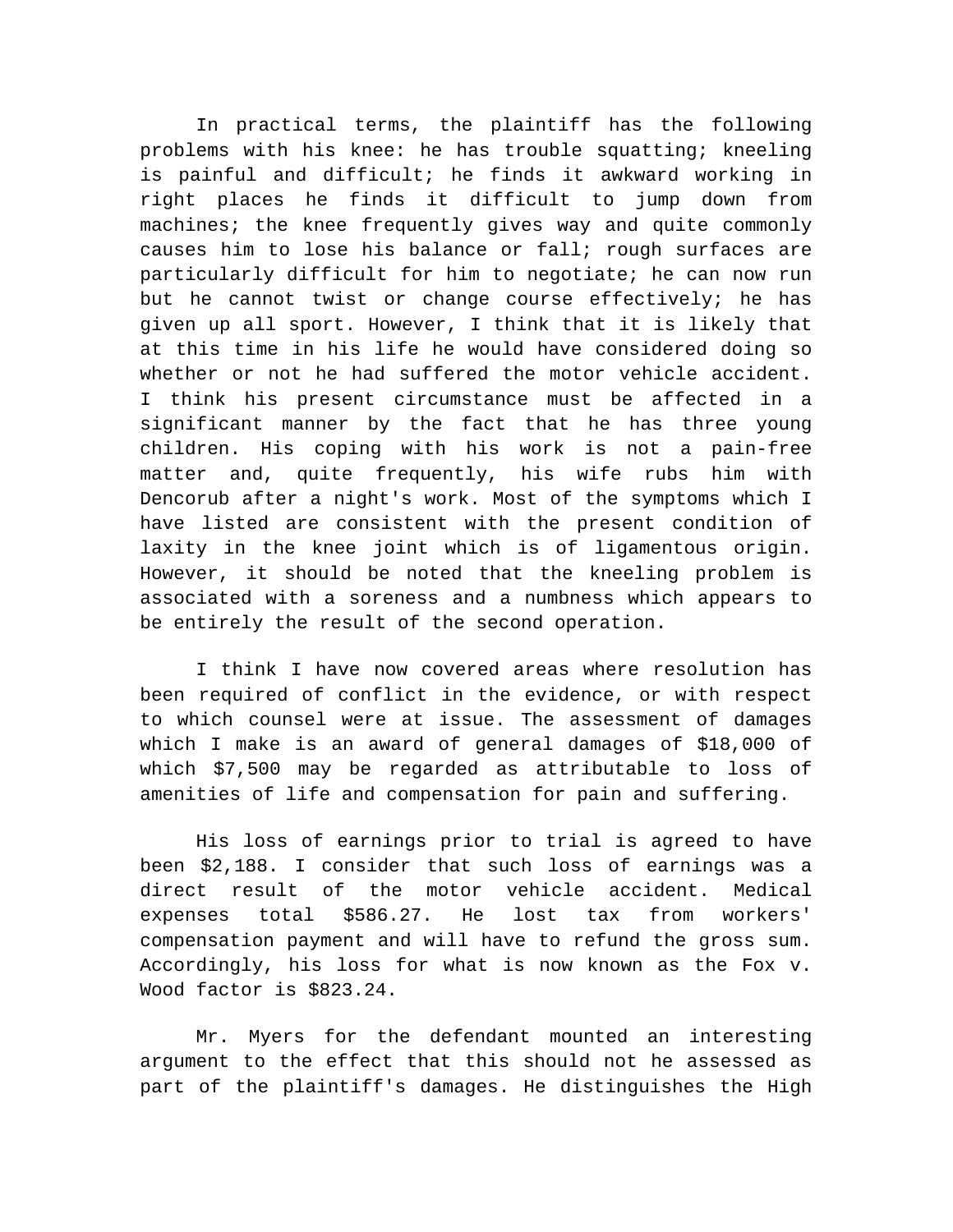Court decision of Fox v. Wood, 55 Australian Law Journal Reports, 562, on the basis that the plaintiff has a legal entitlement to a refund of such money from the Taxation Commissioner. He submits that the point was not argued before the High Court in Fox v. Wood. He submits that the plaintiff, at the very least, has a right to apply for a reassessment. In the present state of authorities and of the Income Tax Assessment Act, I am by no means satisfied that the plaintiff has a legal right to recover such sum from the Commissioner. It would be very difficult for me to value his right to apply for a reassessment having regard to the fact that the plaintiff may need to venture his own money to litigate such a claim against the Commissioner. Accordingly, at this stage I intend to take what I think is the conventional approach and allow the plaintiff the claimed amount for this factor, noting at the same time Mr. Myers' submissions in that regard.

This leaves only the question of interest. Mr. Lyons, for the plaintiff, referred to section 5 of the Common Law Practice Act as amended in 1981. He submitted that notwithstanding that section, the plaintiff was still entitled to a further component of damages to be assessed on the Cullen v. Trappell principle. He submitted that if that principle is applied then in the result the tables to be applied in assessing future economic loss should be the 3 per cent tables in lieu of the 5 per cent tables. However, in my opinion, section 5 declares what the compensation is to be, and it declares it is to be calculated on the 5 per crent table. In other words, I take the view that the legislation had in mind not only the Barrell Insurance case but also Cullen v. Trappell when it enacted the Common Law Practice Act Amendment Act of 1981. There is presently no authoritive decision interpreting that section. Accordingly, it is appropriate that I indicate the basis upon which I have made my assessment so that the plaintiff can have it corrected if my view is held to be wrong.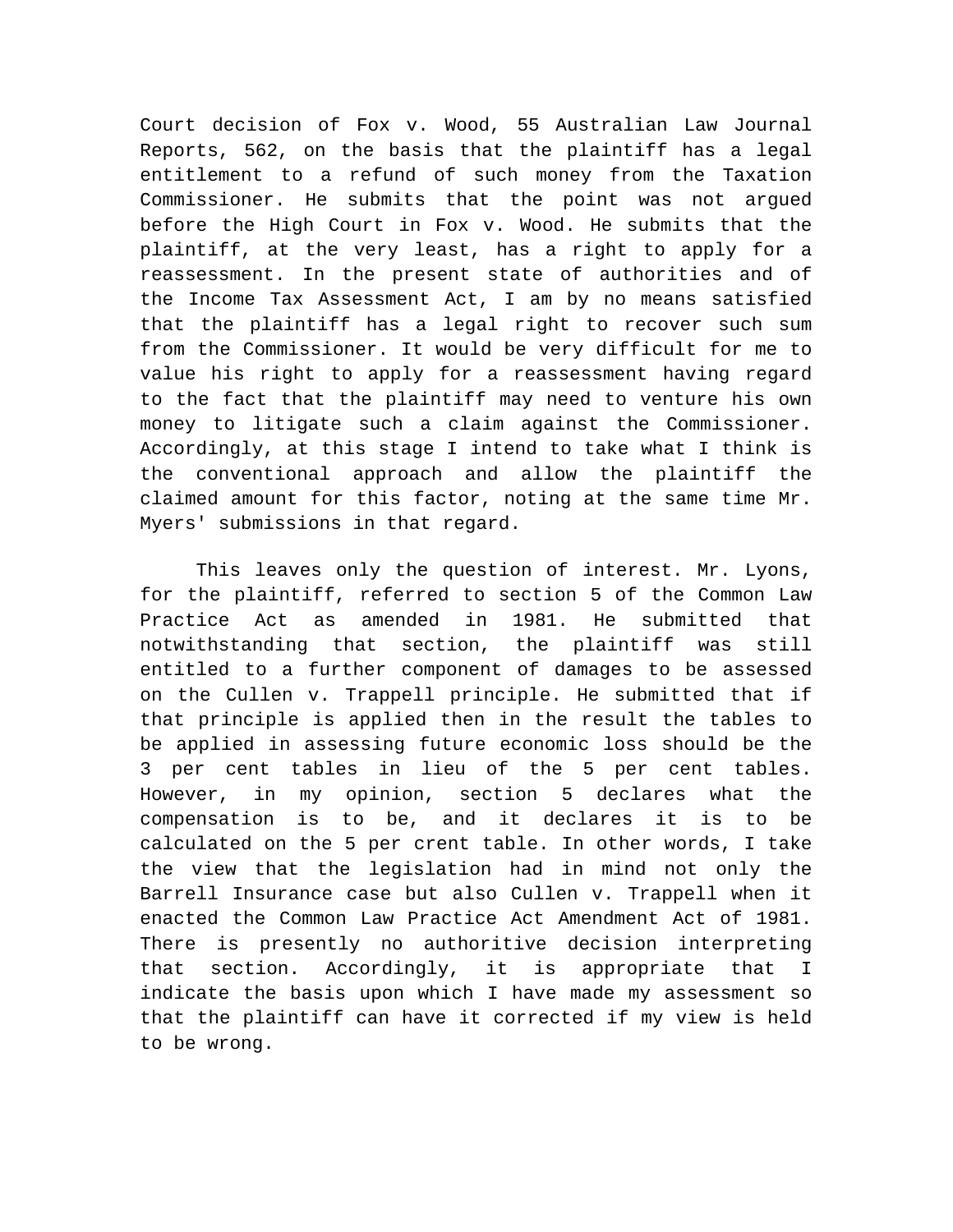I allow interest at 8 per cent on one half of the amount I have assessed for loss of amenities of life and pain and suffering. That is to say, I allow 8 per cent of 50 per cent of \$7,500 from the date of the accident to the present date. That will be for six and a half years. That sum comes to \$1,950.

Although there is little logic in applying different periods and rates of interest to different items, it seems that in practice the period and rate of interest on pretrial economic loss often differs from the interest to be allowed on the loss of amenities component which I have just dealt with. There is a difficulty in relation to interest of pre-trial economic loss in the present case. The only item to which Mr. Lyons, counsel for the plaintiff, submitted such interest should apply was the Fox v. Wood factor. This was opposed by Mr. Myers for the defendant. It seems to me that the moneys I have awarded as the Fox v. Wood factor do represent a true loss on the part of the plaintiff. It also seems to me that the loss occurred when the deduction of those moneys as tax deprived him of receipts in the nature of workers' compensation payments. The workers' compensation payments were to be received as a benefit whilst he was disabled from earning his salary and, accordingly, I think that this particular loss is an appropriate one to be reckoned for purposes of interest.

On this issue I award the plaintiff 5 per cent on \$900, the rounded-off figure for four and a half years. In other words, I am awarding the plaintiff one half of 10 per lent for the period from the date of the writ to today on \$900. This comes to \$202.50.

The total of the sums awarded is \$23,850.01. From that sum there must be deducted \$2,989.60 for repayment to the Workers' Compensation Board. Accordingly, I give judgment for the plaintiff for \$20,860.41 with costs to be taxed.